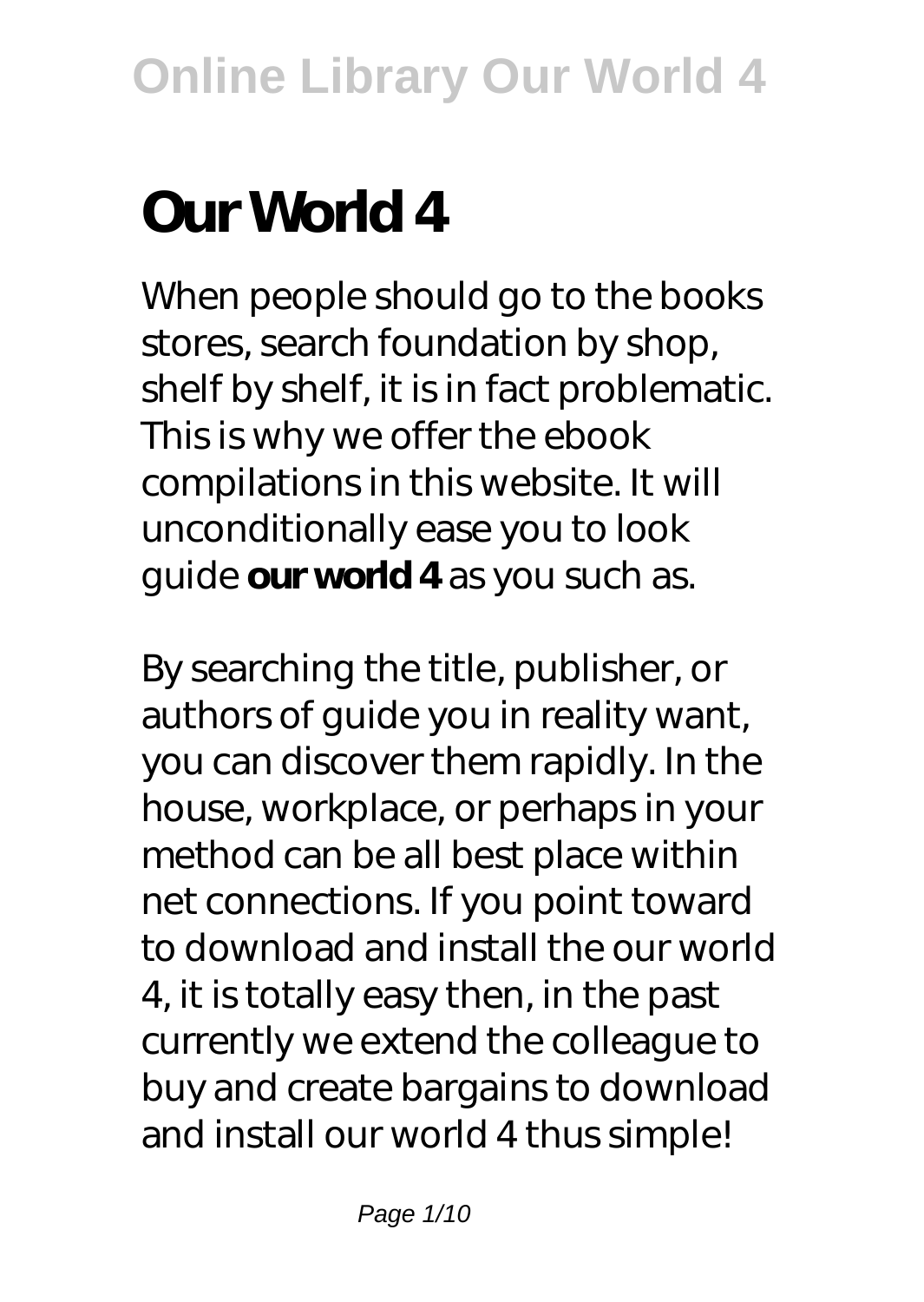#### Our World 4

TOP BROOKLYN NEWS News for those who live, work and play in Brooklyn and beyond Leave this field empty if you're human: --> ...

Our world in photos: July 14 A new market study published b Inc., (GIA) the premier market research company, today released its report titled "Industry 4.0 ...

Global Industry 4.0 Market to Reach \$219.8 Billion by 2026 The German Research Centre for Geosciences (GFZ) reported a magnitude 4.7 quake in China near Tianpeng, Sichuan, only 15 minutes ago. The earthquake hit late at night on Wednesday ...

Moderate earthquake of magnitude Page 2/10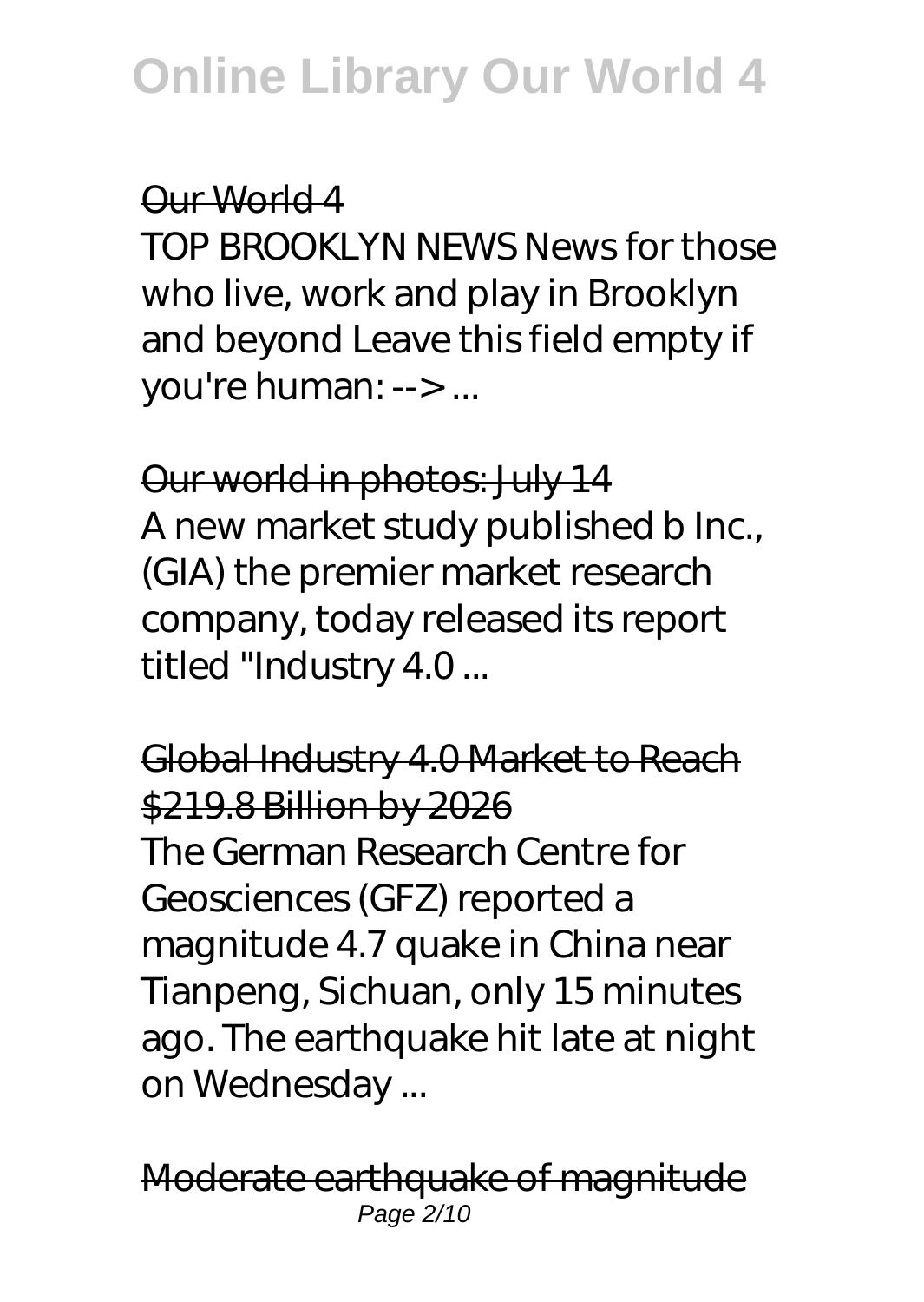## 4.7 just reported 39 km northwest of Tianpeng, China

Through counseling and discussing the covenant of marriage, my husband relearned the depth of God's love for him and the forgiveness and grace he doesn't deserve but is freely given.

4 Tips from a New Bride to Maximize Pre-Marital Counseling Michigan State University Extension' s 4-H program and Corteva Agriscience have partnered to present a multi-county program exploring the world of pollinators that will be introduced. This ...

MSU 4-H and Corteva Agriscience announce pollinator project A new market study published by Global Industry Analysts Inc., (GIA) Page 3/10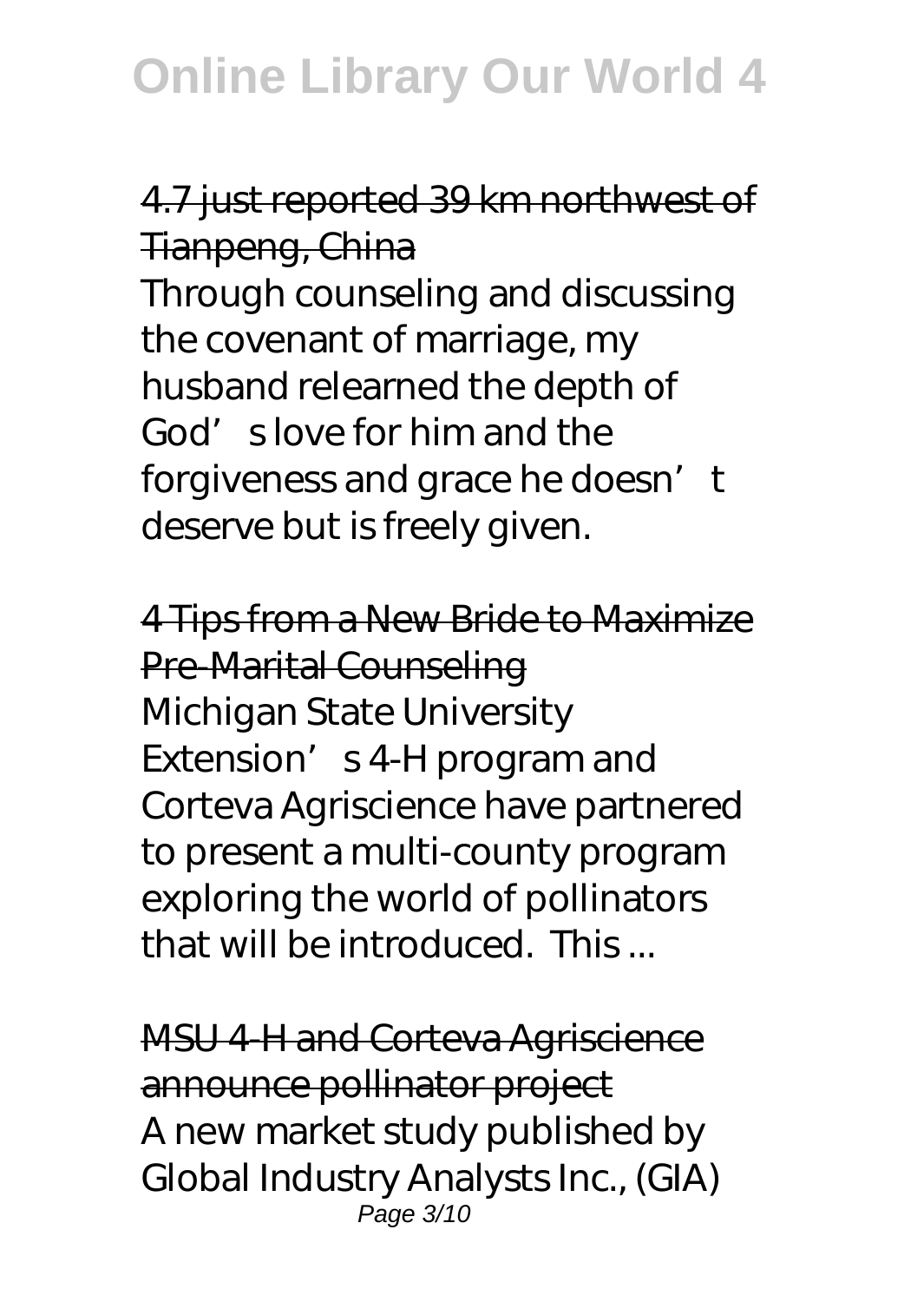the premier market research company, today released its report titled "Home Health Hubs - Global Market Trajectory & Analytics".

Global Home Health Hubs Market to Reach \$2.4 Billion by 2026 Climate change threatens the futures of our planet and our people, but its impacts are not limited to physical threats that are gathering momentum, including increasing temperatures, rising sea levels ...

Congressional Testimony: Financial Institutions' Role in Staving Off the Climate Crisis and Protecting Our Financial System

A new market study published by Global Industry Analysts Inc., (GIA) the premier market research company, today released its report Page 4/10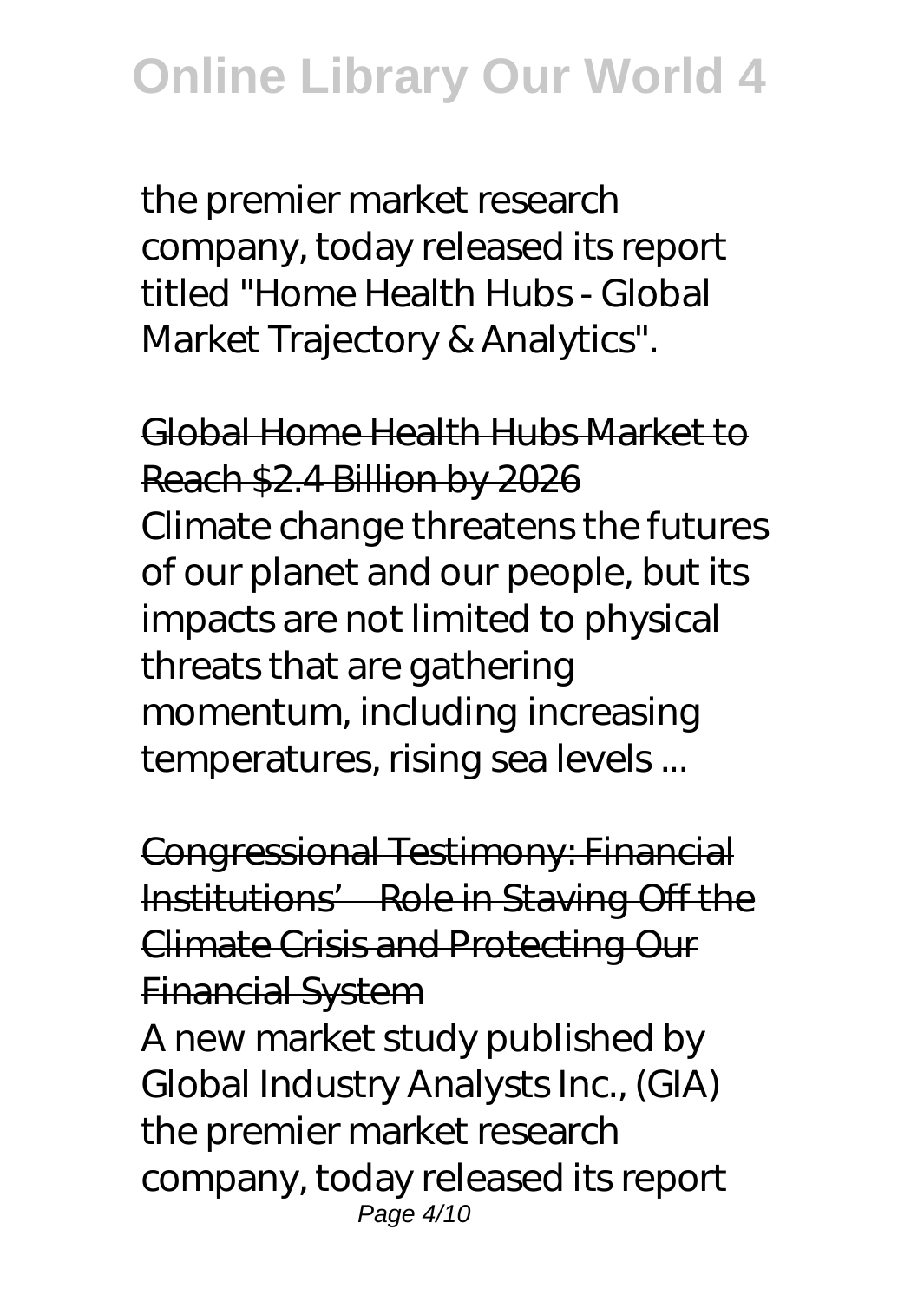titled "Road Transport Refrigeration Equipment - Global Market ...

Global Road Transport Refrigeration Equipment Market to Reach \$4.6 Billion by 2026

Fayetteville has been selected as one of U.S. News & World Report' s Top 10 Best Places to Live in the U.S., ranking at No. 4, making the sixth year the City has made the top 10 list. The publication ...

Fayetteville ranks No. 4 in U.S. News & World Report' stop 10 Best Places to  $Liv$ e in the  $U_S$ .

AMANDA Owens confirmed a new season of Our Yorkshire Farm is only a few months away. Amanda, 47, revealed the Channel 5 show which follows her family' slife on their Ravenseat farm in ... Page 5/10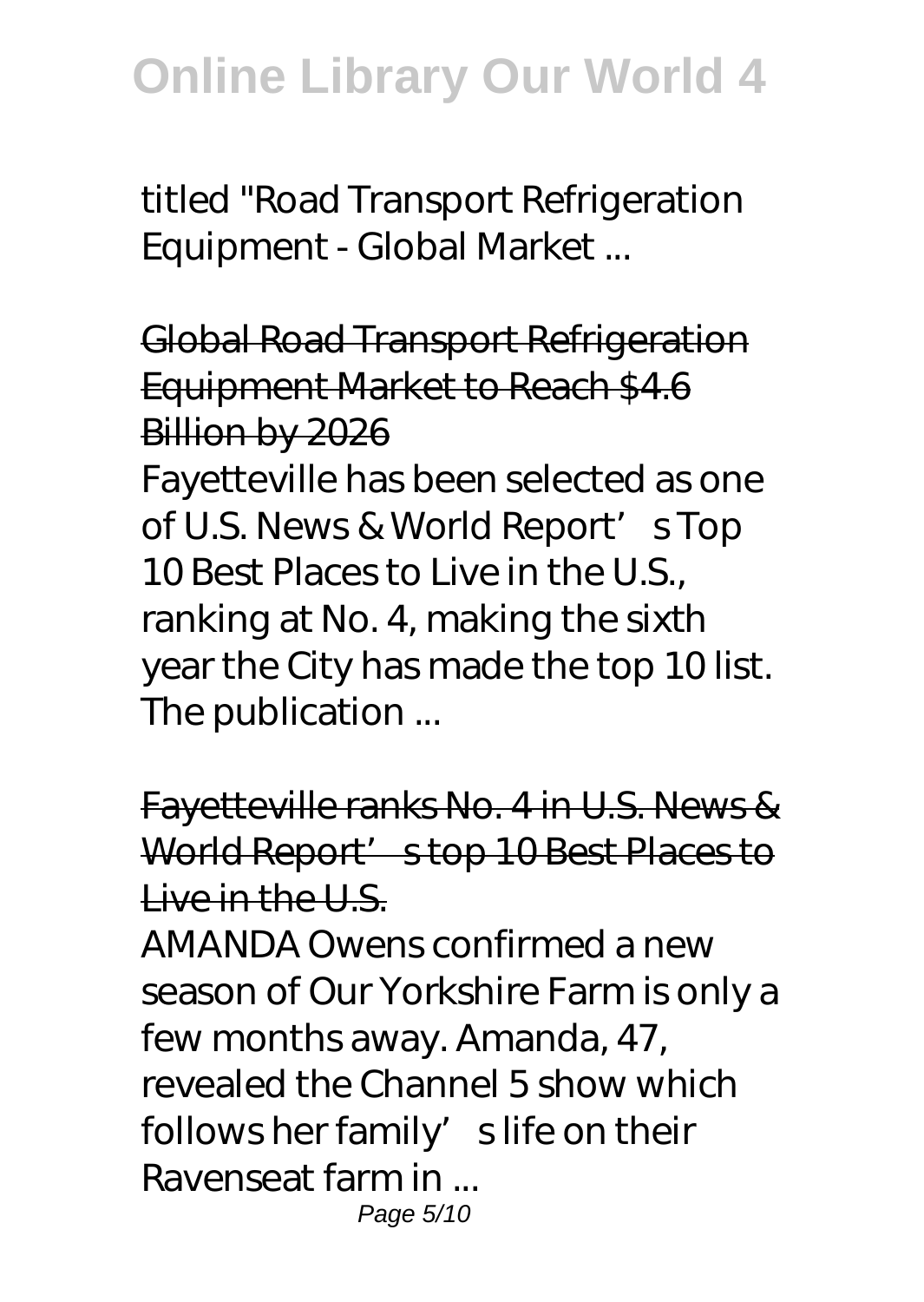Our Yorkshire Farm's Amanda Owen confirms plans for new series after season 4 abruptly pulled off air In the 1990s and early 2000s, Mitsubishi rocked the rally-racing world (and earned a reputation ... I can certainly vouch for the Endura 4. Our own Joe Plenzler asks a lot of his EDC knives ...

Review: the Spyderco Endura 4 is all business, all the time Infosys (NSE: INFY) (BSE: 500209) (NYSE: INFY), a global leader in nextgeneration digital services and consulting, delivered a strong Q1 performance with year on year growth accelerating to 16.9% and ...

Infosys: Significant growth acceleration in Q1 to 16.9% YoY and Page 6/10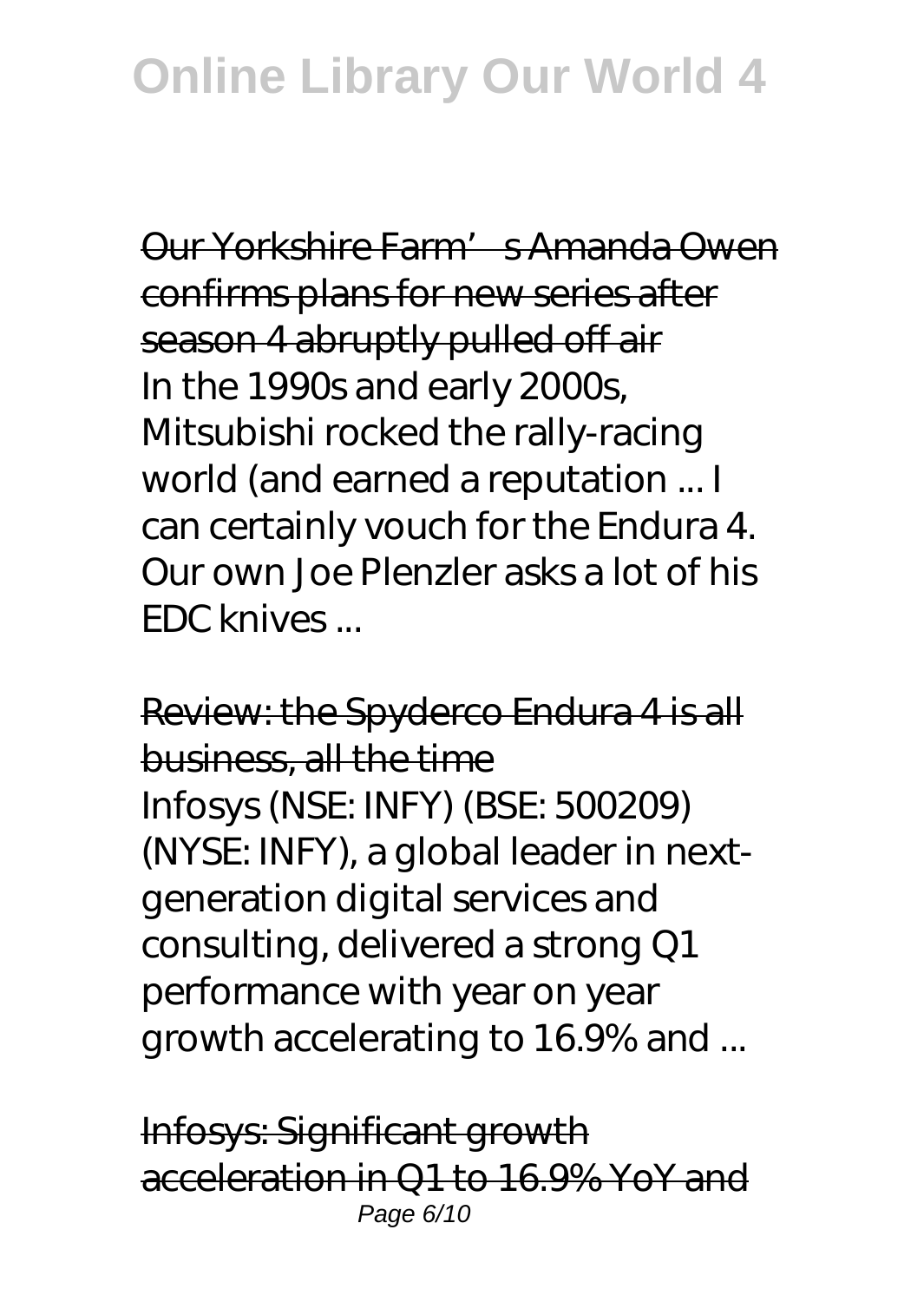### 4.8% QoQ

Following its Series C round, ActiveCampaign, the leader in Customer Experience Automation (CXA), revealed that its customers have saved 38.4 million hours over the last 12 months using its ...

Business Owners Save 38.4 Million Hours Per Year with ActiveCampaign Automation

Celebrating craftsmanship and responsibly made products are important elements to safeguard our future. Mr Porter, the world's leading online destination for men's style, understands this completely ...

Mr Porter launches Small World to celebrate responsibly made products and craftsmanship Reduced checkpoint inhibitor activity Page 7/10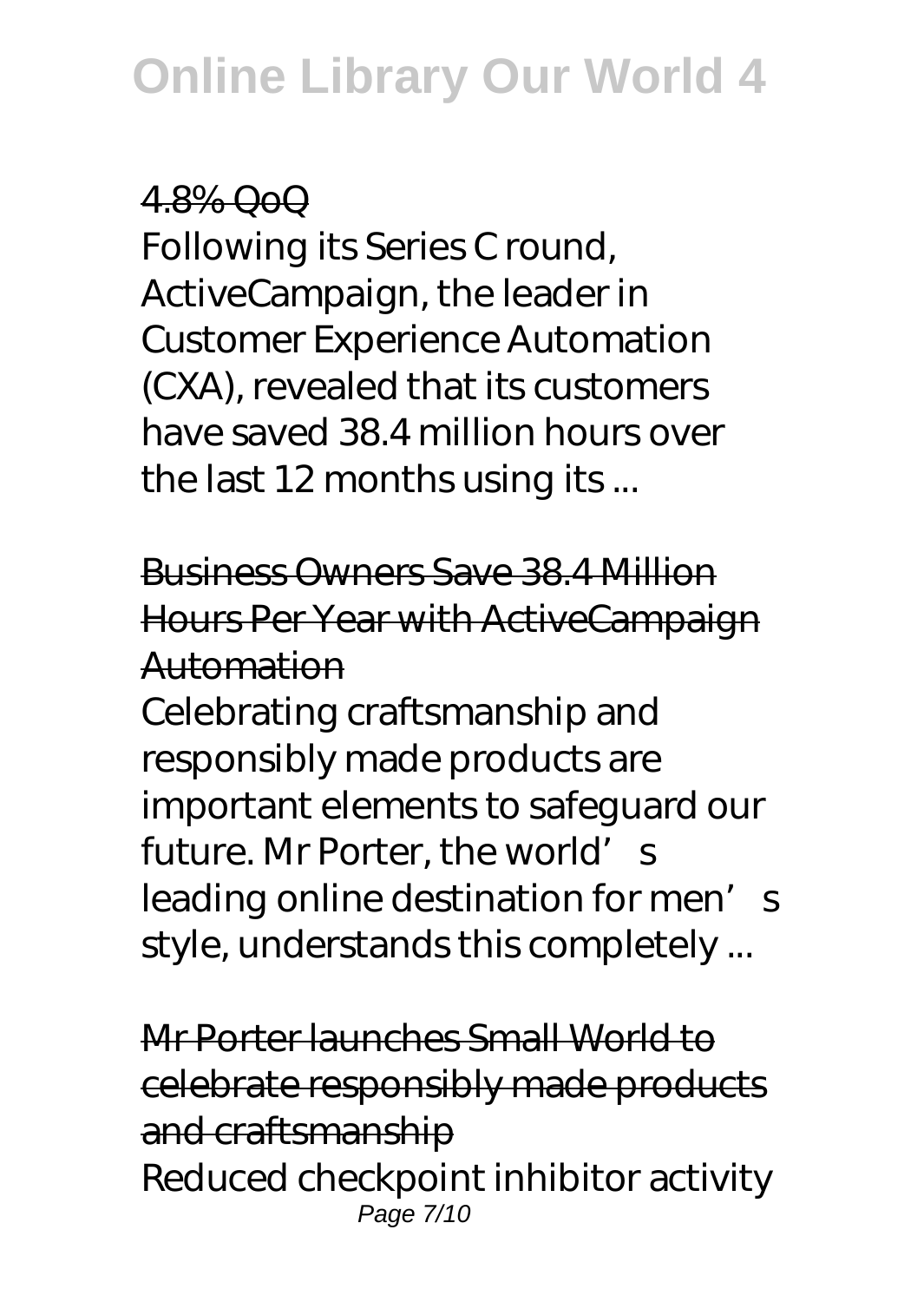of GIGA-564 versus current anti-CTLA-4 inhibitors results in superior anti-tumor activity and lower toxicity in murine models ----Data supp ...

GigaGen Publishes Research Describing Novel Mechanism of Action and Therapeutic Potential of its anti-CTLA-4 Drug Candidate, GIGA-564

I HAVE written before about how our lives in today' sdigital world are largely controlled by ... South Africa came in at a rating of 4.956, much better than the least happy countries in Africa ...

Tech News: How algorithms attempt to control the way we view our world Tim Berners-Lee's source code for the World Wide Web sold Wednesday for \$5.4 million in the form of non ... Page 8/10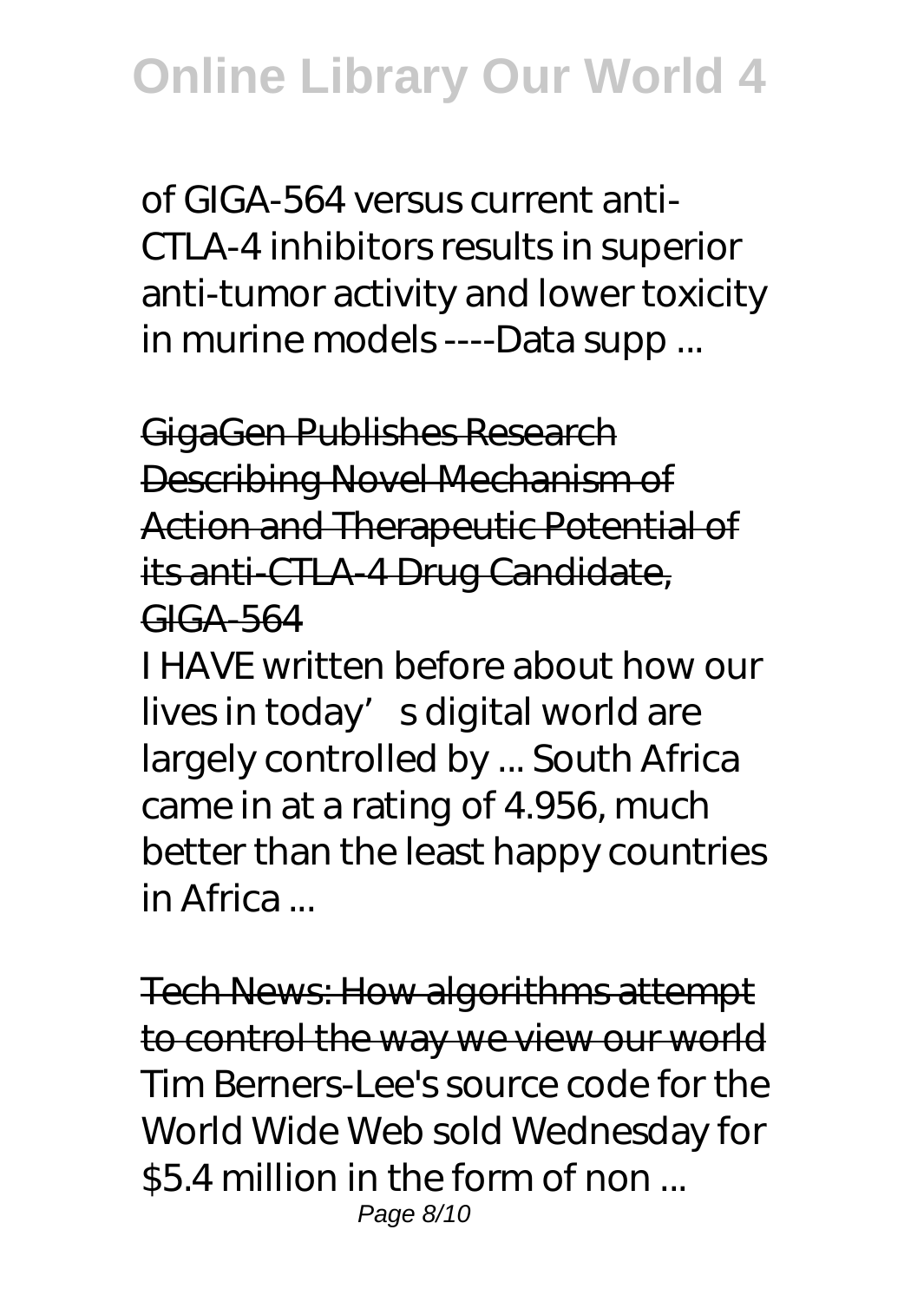comprehend the impact that it has on our lives, and the impact that we will continue ...

World Wide Web source code NFT sells for \$5.4 mn

Fujifilm announced a new super-fast, weather-sealed prime lens, the XF 18mm f/1.4 R WR. This bright 27mmequivalent prime lens offers a versatile wide-angle view that's perfect for landscapes, travel ...

Fuji XF 18mm f/1.4 R WR Gallery: Realworld sample images from Fujifilm's latest fast wide-angle prime With sprinkles, just for kicks. Our Here's the Scoop Sweepstakes will allow you to enter for a chance to win \$500 that you could use on a sundae or two, a new blender to make your own shakes ...

Page 9/10